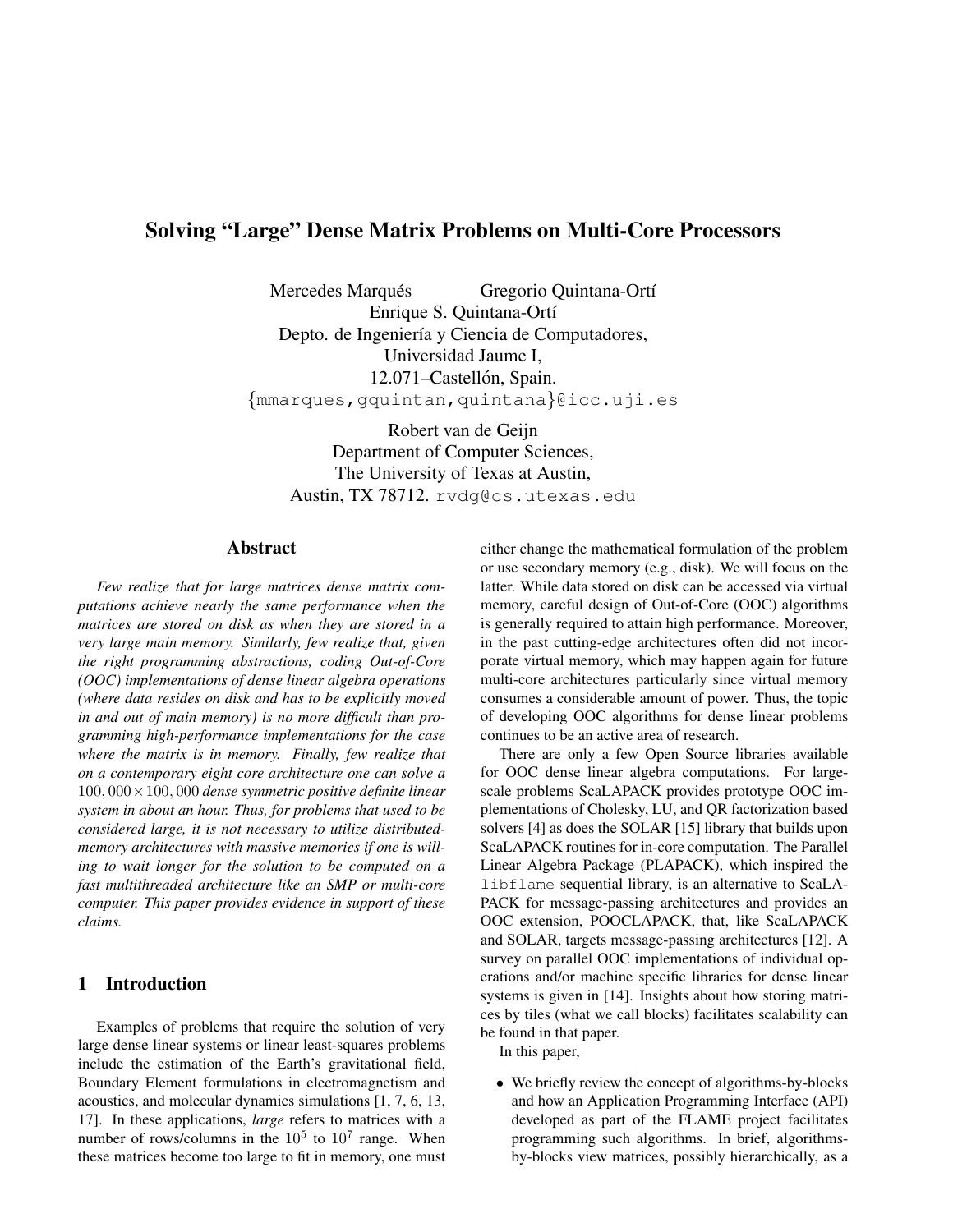collection of submatrices (blocks) that become units of data. The algorithms then orchestrate the computation as operations with those blocks, which become units of computation.

- We review a run-time system, SuperMatrix, which given a linear algebra code constructs a Directed Acyclic Graph (DAG) of tasks (operations with blocks) and dependencies between tasks.
- We discuss how this approach can be extended by using the DAG to prefetch and/or cache data so that I/O is overlapped with computation transparently to the programmer.
- We report our experience with this approach on a platform that includes multiple cores and a RAM of moderate size, using the Cholesky factorization as a motivating example.
- We show that, once the problem size becomes large, the performance attained by the OOC implementation rivals that of a high-performance algorithm for matrices that fit in memory.
- We reason that this approach can also accommodate OOC implementations of algorithms-by-tiles for the level-3 *Basic Linear Algebra Subprograms* (BLAS) and the LU and QR factorizations.
- We argue that the approach may become a highly costeffective solution for solving these kinds of operations, making it possible for less well-funded projects to solve medium to large size problems.

Together, these contributions advance the state-of-the-art in this area.

The rest of the paper is structured as follows. In Section 2 we review some of the fundamental parts of the FLAME project using the Cholesky factorization. An infrastructure in support of OOC computation is proposed in Section 3. Parallel execution of dense linear algebra operations with the data in-core is briefly addressed by using either algorithms-by-blocks combined with dynamic scheduling or multi-threaded implementations of BLAS, as described in Section 4. Experiments reporting performance for the OOC Cholesky factorization on a platform with 2 Intel Xeon QuadCore are reported in Section 5. We close the paper with a few concluding remarks.

## 2 Cholesky Factorization using FLAME

Over the last decade we have developed a complete framework for fast and reliable generation of dense and banded libraries as part of the FLAME project (http:

//www.cs.utexas.edu/users/flame). The set of "tools" comprises a high-level notation for expressing algorithms for dense and banded linear algebra operations, a formal derivation methodology to obtain provably correct algorithms, high-level APIs to transform algorithms into codes, and a run-time system for the automatic parallelization of those codes on multi-core platforms; see [16, 11] and the references therein. The result is a high-performance library for dense linear algebra, libflame, with support for all major BLAS as well as the most relevant factorization routines for the solution of linear systems. This infrastructure is the basis on which we build our approach for the development of OOC codes.

In our papers, we often start by presenting a prototypical operation, which is then used throughout the paper to illustrate various aspects of the topic at hand. As we have done in a number of other papers that are closely related to the present one [3, 10], we will use the Cholesky factorization as that example. We note that what is different in the current paper is that we focus on the left-looking algorithmic variant for computing the Cholesky factorization. Much of this section can be skipped by those who are very familiar with the FLAME project.

Consider an  $n \times n$  Symmetric Positive Definite (SPD) matrix A. Its Cholesky factorization is given by  $A = LL^T$ , where L is the  $n \times n$  lower triangular Cholesky factor. In traditional algorithms for this factorization, L overwrites the lower triangular part of A while the strictly upper triangular part remains unmodified. Hereafter, we denote the operation that overwrites  $A$  with its Cholesky factor by  $A := \{L \setminus A\} = \text{CHOL}(A).$ 

A key element of FLAME is the notation for expressing algorithms much like they are presented on a chalk board (see, e.g., [16]). Figure 1 shows unblocked and blocked algorithms for computing the Cholesky factorization using the FLAME notation. There  $m(A)$  stands for the number of rows of a matrix A. We believe the rest of the notation to be intuitive. The algorithms in Figure 1 correspond to the "left-looking" algorithmic variant for computing the factorization. It is well-known that this variant requires roughly half the disk I/O when compared with the better well-known right-looking variant for the operation.

Using the FLAME/C API for the C programming language, the blocked algorithm in Figure 1 (right) can be transformed into the C code given in Figure 2 (left). Note the close resemblance between algorithm and code: Moving the boundaries of the partitioning imposed on the matrix is performed with routines  $FLA.Part_2x2$ , FLA Repart ..., and FLA Cont with ... from the FLAME/C API. The updates during the iteration (loop body) are computed using routines FLA Syrk, FLA Gemm, and FLA\_Trsm, which are simple wrappers to the analogous BLAS, and routine FLA\_Chol\_unb\_var3 which cor-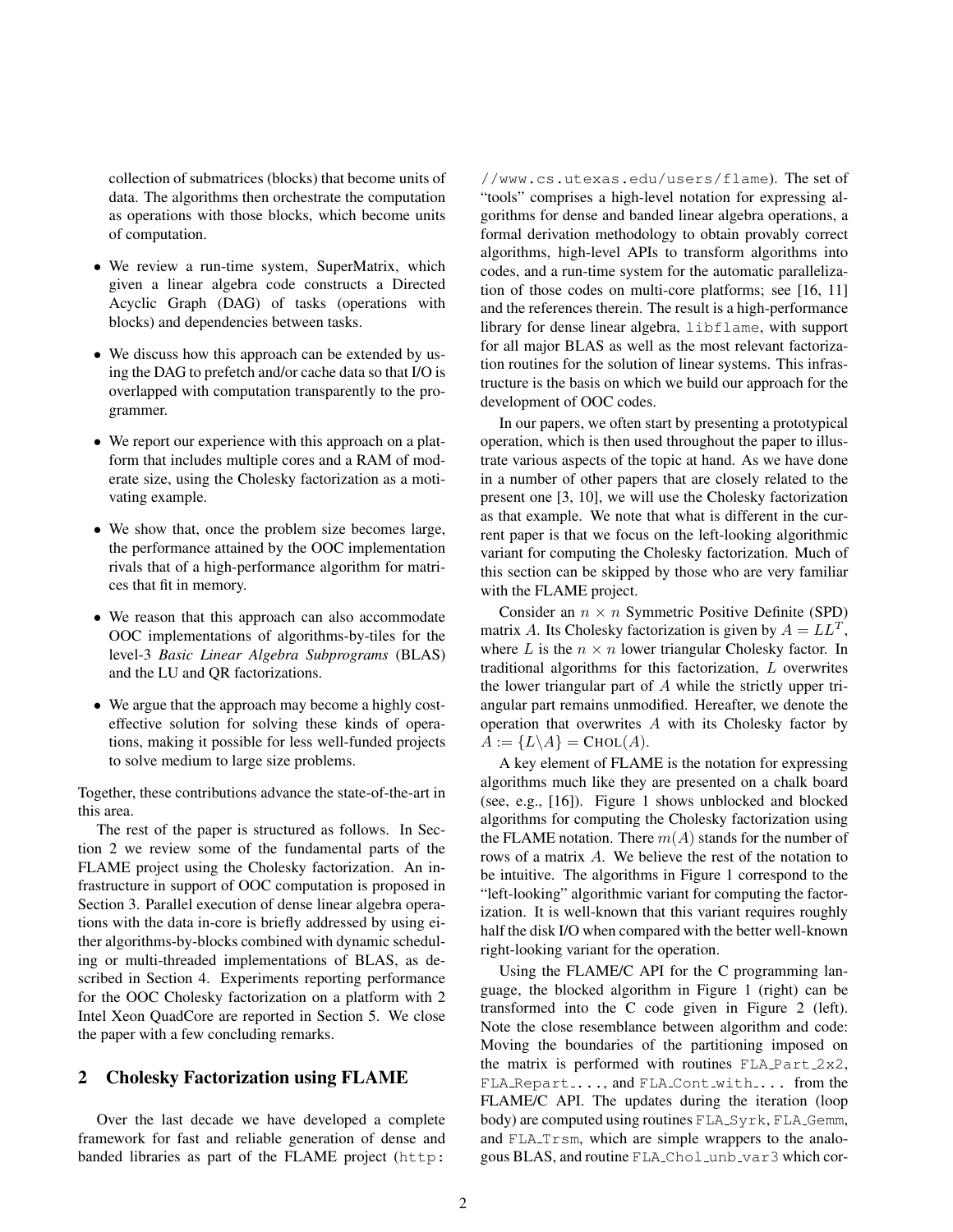| <b>Algorithm:</b> $A := \text{CHOL} \cup \text{NB} \cup \text{AR3}(A)$                                                                                                                                                                                                                                                                                  | <b>Algorithm:</b> $A := \text{CHOL-BLK_VAR3}(A)$                                                                                                                                                                                                                                                                                                                   |  |
|---------------------------------------------------------------------------------------------------------------------------------------------------------------------------------------------------------------------------------------------------------------------------------------------------------------------------------------------------------|--------------------------------------------------------------------------------------------------------------------------------------------------------------------------------------------------------------------------------------------------------------------------------------------------------------------------------------------------------------------|--|
| <b>Partition</b> $A \rightarrow \left(\frac{A_{TL} A_{TR}}{A_{PL} A_{PR}}\right)$                                                                                                                                                                                                                                                                       | <b>Partition</b> $A \rightarrow \left(\frac{A_{TL}   A_{TR}}{A_{RT}   A_{DP}}\right)$                                                                                                                                                                                                                                                                              |  |
| where $A_{TL}$ is $0 \times 0$                                                                                                                                                                                                                                                                                                                          | where $A_{TL}$ is $0 \times 0$                                                                                                                                                                                                                                                                                                                                     |  |
| while $m(A_{TL}) < m(A)$ do                                                                                                                                                                                                                                                                                                                             | while $m(A_{TL}) < m(A)$ do                                                                                                                                                                                                                                                                                                                                        |  |
| Determine block size b                                                                                                                                                                                                                                                                                                                                  | Determine block size b                                                                                                                                                                                                                                                                                                                                             |  |
| <b>Repartition</b>                                                                                                                                                                                                                                                                                                                                      | <b>Repartition</b>                                                                                                                                                                                                                                                                                                                                                 |  |
| $\left(\frac{A_{TL}   A_{TR}}{A_{BL}   A_{BR}}\right) \rightarrow \left(\frac{\frac{A_{U0}   A_{U1} }{a_{10}^T   a_{11}  a_{12}^T}}{\frac{a_{11}^T   a_{12} }{a_{20}   a_{21}  A_{22}}}\right)$                                                                                                                                                         | $\left(\frac{A_{TL}   A_{TR}}{A_{BL}   A_{BR}}\right) \rightarrow \left(\frac{A_{00}   A_{01}   A_{02}}{A_{00}   A_{11}   A_{12}}\right)$                                                                                                                                                                                                                          |  |
| where $A_{11}$ is $b \times b$                                                                                                                                                                                                                                                                                                                          | where $A_{11}$ is $b \times b$                                                                                                                                                                                                                                                                                                                                     |  |
| $\alpha_{11} := \alpha_{11} - a_{10} a_{10}^{\mathrm{T}}$                                                                                                                                                                                                                                                                                               | $A_{11} := A_{11} - A_{10}A_{10}^{\mathrm{T}}$<br>$A_{11} := \{L \setminus A\}_{11} = \text{CHOL} \cup \text{NB} \cup \text{AR3}(A_{11})$                                                                                                                                                                                                                          |  |
| $\alpha_{11} := \sqrt{\alpha_{11}}$                                                                                                                                                                                                                                                                                                                     |                                                                                                                                                                                                                                                                                                                                                                    |  |
| $a_{21} := a_{21} - A_{20} a_{10}^{\mathrm{T}}$                                                                                                                                                                                                                                                                                                         | $A_{21} := A_{21} - A_{20}A_{10}^{T}$                                                                                                                                                                                                                                                                                                                              |  |
| $a_{21} := a_{21}/\alpha_{11}$                                                                                                                                                                                                                                                                                                                          | $A_{21} := A_{21} L_{11}^{-T}$                                                                                                                                                                                                                                                                                                                                     |  |
| <b>Continue with</b>                                                                                                                                                                                                                                                                                                                                    | <b>Continue with</b>                                                                                                                                                                                                                                                                                                                                               |  |
| $\left(\frac{A_{TL}   A_{TR}}{A_{BL}   A_{BR}}\right) \leftarrow \left(\frac{A_{00}   a_{01}   A_{02}}{\frac{a_{10}^T   a_{01}   a_{12}^T}{\frac{a_{12}^T   a_{12}^T}{\frac{a_{12}^T   a_{12}^T}{\frac{a_{12}^T   a_{12}^T}{\frac{a_{12}^T   a_{12}^T}{\frac{a_{12}^T   a_{12}^T}{\frac{a_{12}^T   a_{12}^T}{\frac{a_{12}^T   a_{12}^T}{\frac{a_{12}^T$ | $\left(\frac{A_{TL}   A_{TR}}{A_{BL}   A_{BR}}\right) \leftarrow \left(\frac{A_{00}   A_{01}   A_{02}   A_{11}   A_{12}   A_{13}   A_{14}   A_{15}   A_{16}   A_{17}   A_{18}   A_{19}   A_{11}   A_{12}   A_{13}   A_{14}   A_{15}   A_{16}   A_{17}   A_{18}   A_{19}   A_{11}   A_{12}   A_{13}   A_{14}   A_{15}   A_{17}   A_{18}   A_{19}   A_{10}   A_{11}$ |  |
| endwhile                                                                                                                                                                                                                                                                                                                                                | endwhile                                                                                                                                                                                                                                                                                                                                                           |  |

**Figure 1. Unblocked (left) and blocked (right) algorithms for computing the Cholesky factorization (left-looking variant).**

responds to the FLAME/C unblocked implementation for the algorithm in Figure 1 (left).

With the advent of multi-core processors, the design of *algorithms-by-blocks* [5] for dense linear algebra has regained great interest due to their higher degree of parallelism and better data locality [11]. (In the next section we will show that they are also the key to the OOC implementation of the Cholesky factorization.) Algorithmsby-blocks view matrices as collections of submatrices and express the computation in terms of these submatrix blocks. Algorithms are then written as before, except with scalar operations replaced by operations on the blocks, which now become the unit of computation. We note that one of the first incidences of such algorithms was for OOC dense linear computations and blocks were referred to as tiles [14]. Some refer to algorithms-by-blocks as algorithms-by-tiles or tiled algorithms [2].

A contribution of ours to programmability of algorithmsby-blocks was the recognition that the FLAME/C API could be extended to describe algorithms hierarchically by allowing each element in a matrix to itself be a matrix. We call this very simple extension of FLAME/C the FLASH API [9, 11]. Using the FLASH API an algorithm-by-blocks for the Cholesky factorization is given in Figure 2 (right).

The differences between the blocked algorithm and the algorithm-by-blocks in that Figure (left and right, respectively) lie in the dimensions of the partitioning and the routines which are invoked from within the loop body. For the algorithm-by-blocks, the fact that the matrix is indeed a matrix of submatrices, leads to a unit size for the repartitioning operation FLA Repart 2x2 to 3x3. Here, many of the details of the FLASH implementation, including the manipulation of the data structures, have been buried within the FLASH-aware FLAME object definition and the partitioning routines. Abbreviated implementations of algorithm-by-blocks for the building blocks FLASH Syrk, FLASH Trsm, and FLASH Gemm are given in Figure 3. FLA Chol blk var1 corresponds to the blocked implementation of the right-looking Cholesky factorization, which usually yields higher performance on multi-threaded architectures.

# 3 OOC Implementation for Multi-core Processors

OOC algorithms for dense linear algebra operations traditionally consider a (logical) partitioning of the matrix into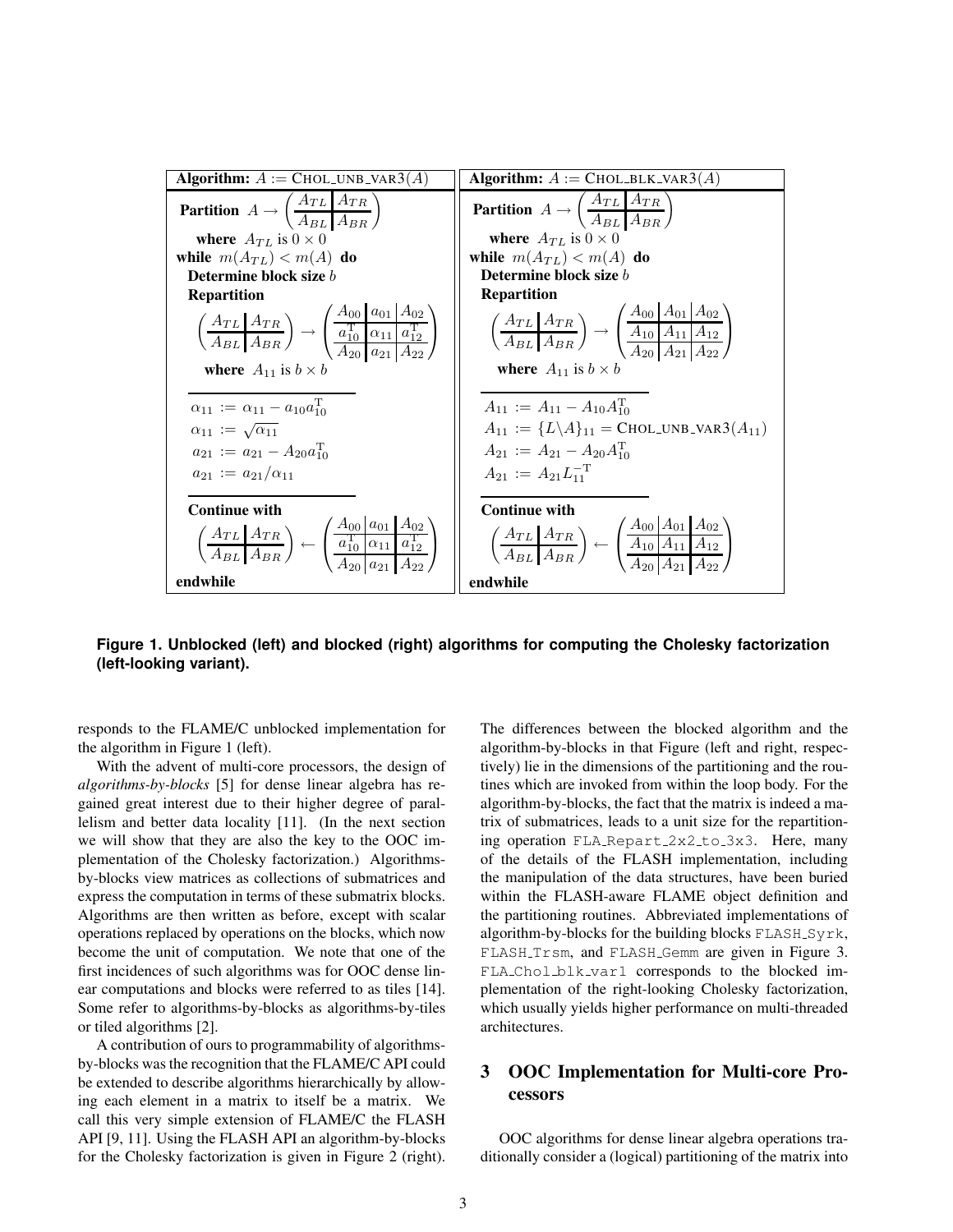

**Figure 2. FLAME/C implementation of the blocked algorithm for the Cholesky factorization (left) and FLASH implementation of the corresponding algorithm-by-blocks.**

submatrices that are stored contiguously on disk. Initially matrices were partitioned into submatrices that were blocks of columns  $[4, 8]$ <sup>1</sup>. Later it was recognized that this does not scale as matrix sizes become huge (or when memory is relatively small). This is overcome by partitioning the matrix by rows and columns, with the simplest case corresponding to submatrices being square *tiles* (except perhaps for submatrices on the fringe when the matrix size is not an integer multiple of the tile size). In a nutshell, the reason is that the size of the tile brought into memory can always be kept constant, and therefore the ratio between the computation and I/O overhead can be fixed. Starting from a square partitioning, an OOC algorithm-by-blocks brings a few tiles in-core (usually, to fill a considerable part of the RAM), computes with these, and stores back the results on disk to release space for the data involved in future operations. Optimizing such an OOC implementation becomes a matter of carefully orchestrating the computation so as to bring data into memory for computation while (nearly) minimizing the amount of reads and writes (I/O) and/or overlapping I/O and computation. It is particularly the overlapping of I/O with computation (so-called double buffering) that has negatively affected programmability, turning otherwise manageable code into spaghetti code.

In the remainder of this section we present a series of

OOC algorithms, that start with a basic implementation and culminate in an advanced one that manages all I/O via a runtime system that hides details from the library developer.

#### 3.1 A traditional OOC algorithm

An OOC algorithm-by-tiles for the Cholesky factorization is directly obtained from the algorithm-by-blocks in the previous section by just considering the tile to be the unit of computation: The routines in Figures 2 (left) together with those in Figure 3 *are* the OOC implementation.

Given a SPD matrix, created on disk as an OOC matrix of tiles (of dimension  $t \times t$ ), a direct OOC implementation of the Cholesky factorization can be easily obtained from the algorithm-by-tiles by inserting calls to the routine FLAOOC Copy to bring the necessary data into auxiliary workspaces in-core just before the calls to FLA\_Chol\_blk\_var1, FLA\_Syrk, FLA\_Trsm, FLA Gemm; after the operations, calls to FLAOOC Copy could be inserted to store the results back to disk. Provided the tile size is very large, the cost of moving the data involved in a task between disk and main memory is negligible compared with its computational cost. Some data reuse is possible to avoid repeated data transfers.

Unfortunately, low performance can be expected from this implementation as, e.g., there is no overlap between I/O and computation. In the next two subsections we describe techniques and tools to improve performance and

<sup>&</sup>lt;sup>1</sup>Many practical implementations still use this partitioning, especially on clusters with very large memories.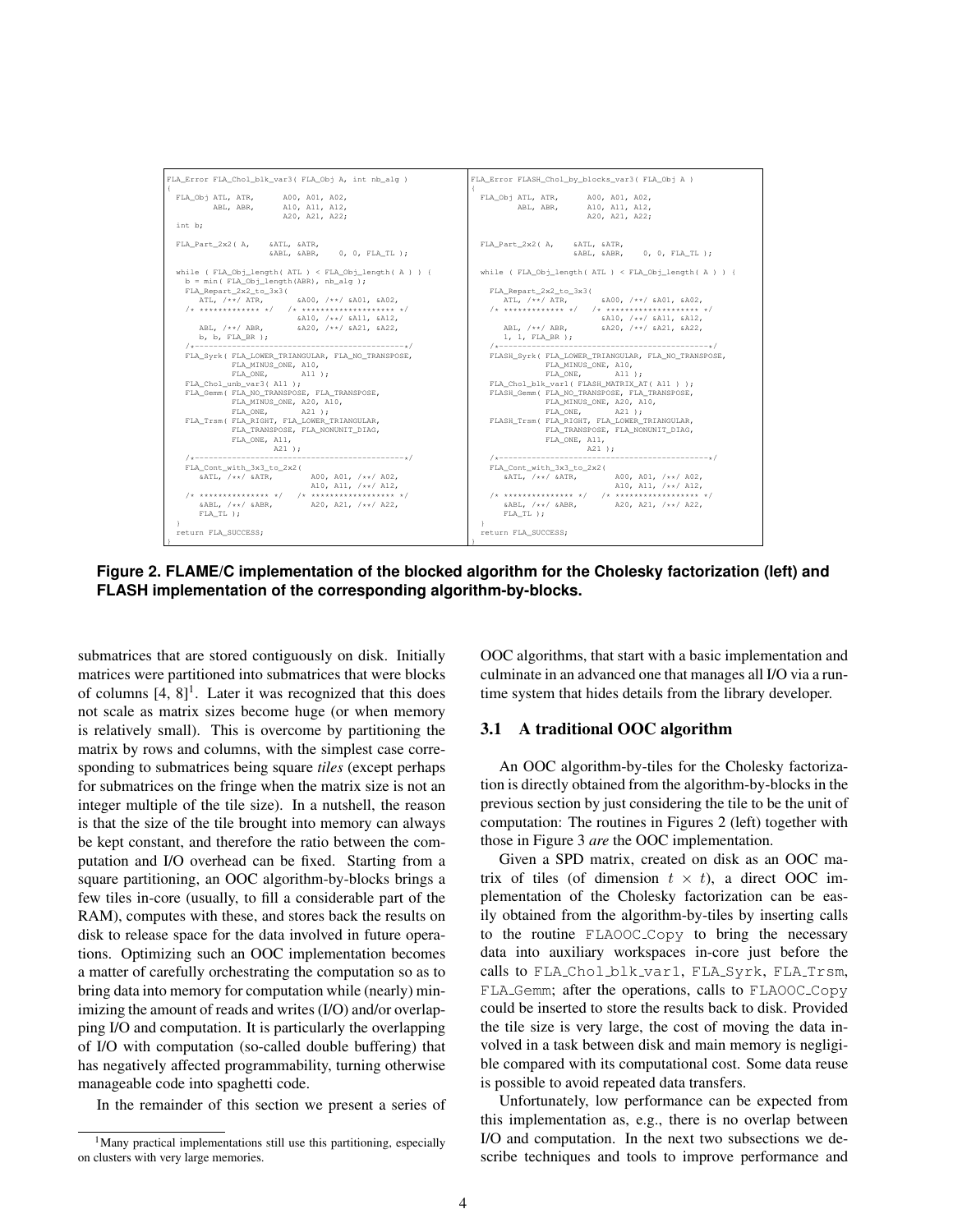

**Figure 3. FLASH implementation of the kernels appearing in the FLASH implementation of algorithmby-blocks for the Cholesky factorization.**

programmability, including a run-time system that manages tiles transparent to the programmer. As a result, the code does not change: the different schemes that we describe simply change the policy that the run-time system uses to move tiles to and from disk.

#### 3.2 Software cache

The first technique to reduce the amount of I/O is to implement a logical cache of tiles in-core. The idea is that, every time an operation is to proceed, a run-time system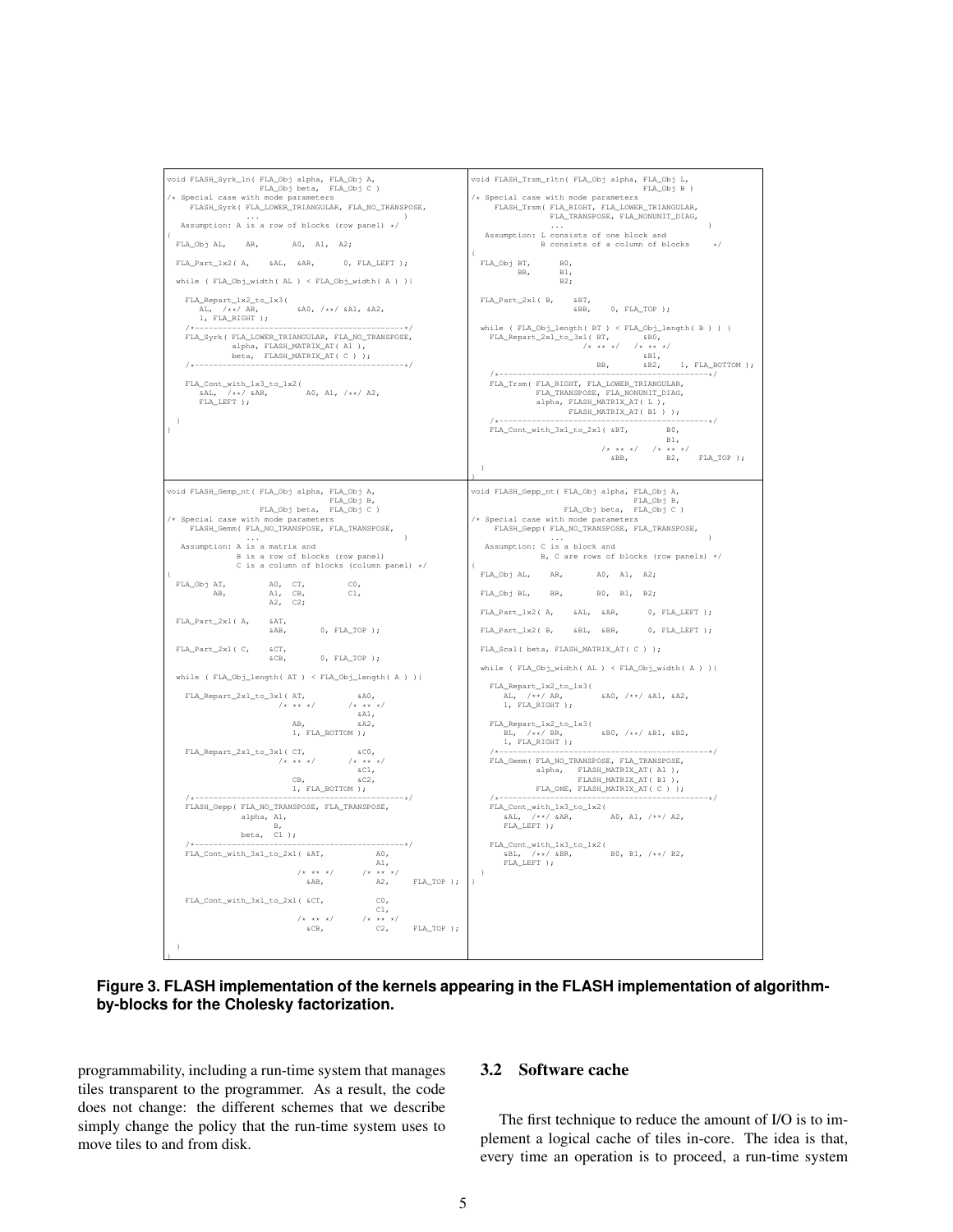inspects the software cache to check whether the tiles involved in the operation are already present in-core (cache hit). Thus, actual data transfers only occur for cache misses. An LRU replacement policy decides which tile is moved back to disk in case there is no place left in the cache to read a new tile, and this is also handled by the run-time.

This simple run-time system handles all I/O transparently to the user, improving the programmability as no explicit I/O calls need to be inserted in the OOC codes. Depending on the cache hit rate, it can also improve performance by reducing the number of transfers between RAM and disk. However, it does yet not overlap I/O with computation.

### 3.3 Overlap I/O and computation

The software cache knows what tiles are present in-core and therefore can exploit some level of temporal data locality. We next propose going one step further and looking ahead into the future. The domain-specific feature that facilitates the required fortune-telling is that, for linear algebra codes, the operations that will be executed in the future can be known in advance at little cost.

The idea is to perform an initial execution of the code, generating a list of tasks (operations on tiles) to be eventually executed (this is the extra cost we have to pay). Generating a list of tasks for dense linear algebra codes has been used earlier to expose a higher degree of parallelism at runtime for multi-core processors (see, e.g., [11]). The difference here is that we are proposing to use it with a different goal, namely that of reducing the amount of data transfers and overlapping computation with I/O for OOC algorithms, in effect prefetching with perfect knowledge.

Let us elaborate on the description of this sophisticated run-time system. The codes in Figures 2 (right) and 3, are symbolically executed to generate a list of tasks (*pending list*). Each time a call to routines FLA Chol blk\_var1, FLA Syrk, FLA Trsm, or FLA Gemm is encountered, the run-time simply creates an entry in the list with data to identify the given operation (e.g., operation name and parameters). The order in which the tasks appear in the list together with the directionality of the operands (input or output) defines the order and direction in which blocks will be transferred between memory and disk. Therefore, the future is known in advance!

The real execution can now begin. A single thread, known as the *scout* or *prefect* thread, inspects the *pending list* in (FIFO) order. For each entry of the list, provided there are enough empty (tile) slots in the software cache, the scout thread brings the necessary tiles into the RAM, moving the entry into a second list which contains the tasks which are ready for execution (*ready list*). A second thread, the *worker*, runs over the ready list executing tasks as they

are encountered in order. Now, as all data for the computations that are performed by the worker thread are guaranteed to be in-core, we can employ an in-core library for these operations (to be addressed in the next subsection). When a task is completed, the corresponding entry is removed from the ready list, and any tile used within it, which is not used by any other task in the ready list, is marked as a candidate for removal from the cache. When new space needs to be allocated in the software cache, the scout thread moves marked tiles back to disk, if they correspond to data that was modified, or simply overwrites them with new data otherwise. When there are no candidates for removal, the scout thread blocks and waits until more tasks are completed.

Probably the most important feature of this approach is how it supports programmability. No change is needed in the routines for the algorithm-by-tiles. The run-time system is in charge of all data transfers and automatically overlaps I/O with computation. The extra cost for this, creating and managing a couple of lists, is more than paid back by the benefits of reducing idle times due to I/O.

# 4 Parallel In-Core Kernels for Multi-core Processors

The worker thread is in charge of computing the operations on tiles which have been already brought in-core by the scout thread. Thus, the types of operations that the worker will encounter are symmetric rank-k updates, triangular system solves, matrix-matrix products, and the computation of the in-core Cholesky factorization of the diagonal tiles (invocations in Figure 3 to FLA\_Syrk, FLA\_Trsm, FLA Gemm, and FLA Chol blk var1, respectively).

Now, the target architecture is a processor with several cores (or any other shared-memory platform with multiple processors). For these architectures there exist highly tuned multithreaded implementations of the former three operations, e.g. as part of MKL or GotoBLAS, which efficiently exploit the hardware parallelism. For example, when kernel  $\text{Lyrk}$  from MKL is invoked from within routine FLA\_Syrk to compute a symmetric rank $-k$  update, multiple threads (as many as the user requests) are spawn to compute the operation in parallel, using one core per thread. (Note that in case computation is overlapped with I/O, in our OOC algorithms these threads will run concurrently with the scout thread.) The parallel execution of these three BLAS operations is therefore transparent to the OOC programmer, who only observes a more reduced execution time.

MKL also includes a multithreaded version of the Cholesky factorization which can, in principle, be used to factorize the diagonal tiles using the multiple cores/processors of the architecture. However, for an operation with complex dependencies like this, it may be more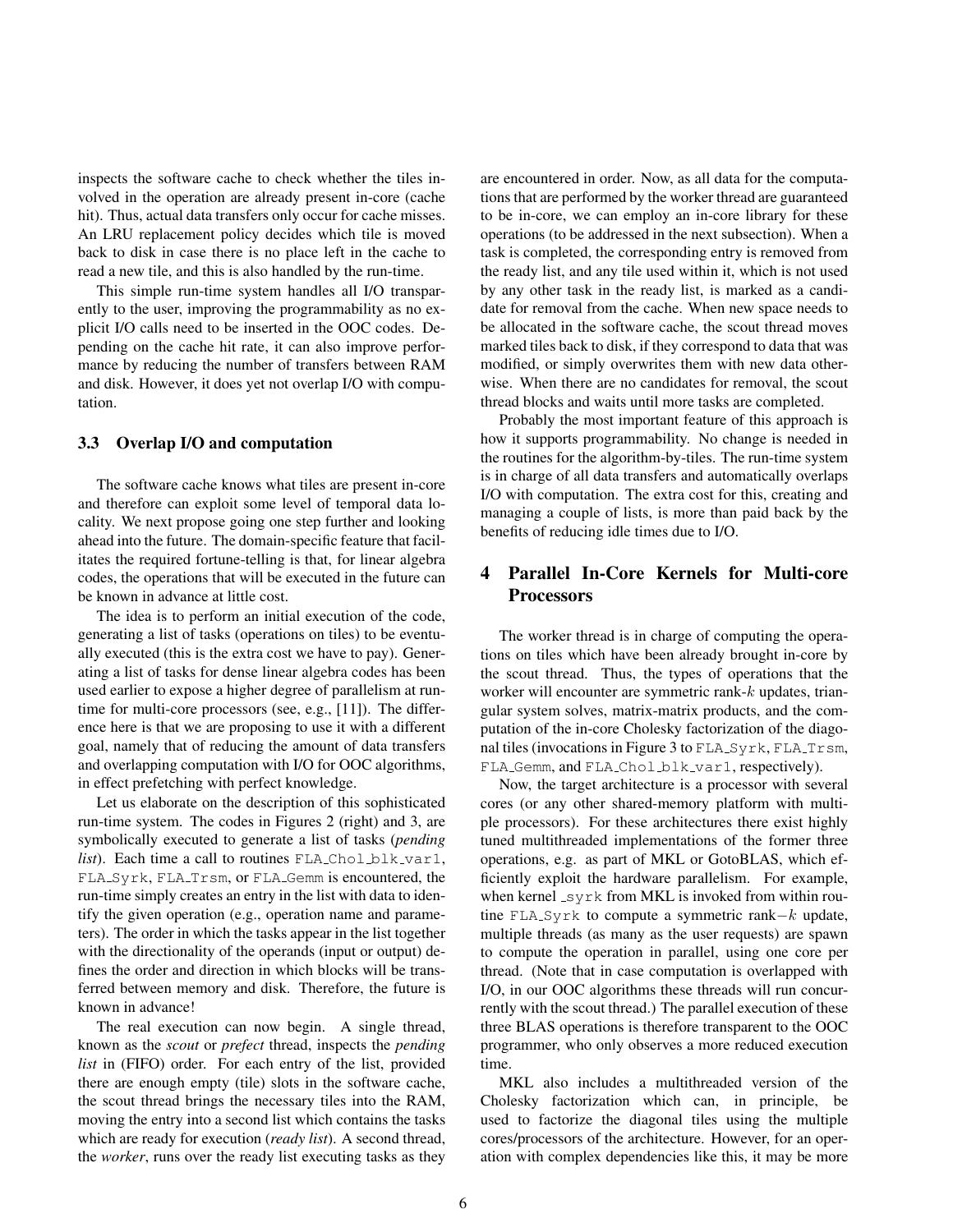efficient to employ a parallelization approach restricted only by the data dependencies (data-flow parallelism). In particular, this second alternative employs the SuperMatrix dynamic scheduling mechanism to improve the scalability of the operation: a scheduling run-time system, different from the one that deals with OOC data transfers and overlap described in the previous section, is in charge of the parallel factorization of the diagonal tiles. In this case, when  $FLA-Chol_blk_var1$  is invoked, the scheduling run-time system inspects the code for this routine, detecting data dependencies among the blocks of the tile, and issuing to execution those operations (tasks) which have all its dependencies fulfilled. The result is a data-flow parallel execution. Details on dynamic out-of-order scheduling in the context of a parallel execution on multi-core processors can be consulted, e.g., in [11]. In our experiments, we will evaluate the performance of both alternatives: MKL and dynamic scheduling for the factorization of the diagonal tiles. We will refer to the second one as "data-flow" in the experiments.

### 5 Experimental Results

The target platform used in the experiments was a workstation with two Intel Xeon QuadCore E5405 processors (8 cores) at 2.0 GHz with 8 GBytes of DDR2 RAM. The Intel 5400 chipset provides an I/O interface with a peak bandwidth of 1.5 Gbits/second. The disk is a SATA-I with a total capacity of 160 Gbytes. MKL 10.0.1 and single precision were employed in the experiments. Performance is measured in terms of GFLOPS (that is, billions of floatingpoint arithmetic operations –flops– per second), with the usual count of  $n^3/3$  flops for the Cholesky factorization.

Figure 4 reports the performance of several (in-core and OOC) routines for the Cholesky factorization. All OOC implementations correspond to the (left-looking) algorithm-by-tiles FLASH Chol by blocks var3 in Figure 2 (left). Unless otherwise stated, the enhancements described for the OOC variants are incremental so that a variant includes a new strategy plus those of all previous ones. Several executions were performed to tune the tile size; only the results corresponding to the best case are shown.

- In-core MKL: The (in-core) implementation of the Cholesky factorization in MKL 10.0.1.
- In-core data-flow: Our (in-core) algorithm-by-blocks with dynamic scheduling described in [11].
- OOC Traditional: Traditional OOC implementation as described in subsection 3.1.
- OOC Cache: OOC implementation with a software cache

in place to reduce the number of I/O transfers (see subsection 3.2).

- OOC Reordered + data-flow: Reordered operations to access tiles following a snake-like pattern to improve locality in the access to the software cache. The factorization of the diagonal tiles is addressed by using the SuperMatrix dynamic scheduling run-time described in [11].
- OOC Overlap I/O: Use of a run-time with scout and worker threads to overlap computation and I/O, and manage the software cache transparently to the user (see subsection 3.3).



**Figure 4. Performance of the Cholesky factorization codes.**

The results in the figure show a practical peak performance for the in-core Cholesky factorization (based on the algorithm-by-blocks, AB) that is slightly over 90 GFLOPS. Combining all the OOC techniques mentioned above (variant OOC Overlap I/O) yields a performance which is basically similar to that of the in-core algorithm, but it does not require a modification of the library codes. Although a comparison with other OOC solvers is possible, note that one cannot expect OOC codes to deliver higher performance than the corresponding in-core solvers. Thus, by comparing the results of our OOC solver with the in-core code we are explicitly demonstrating the efficiency of our approach.

Table 1 reports the execution time required to compute the Cholesky factorization using variant OOC Overlap I/O and the amount of memory that is needed to store the full dense matrix: